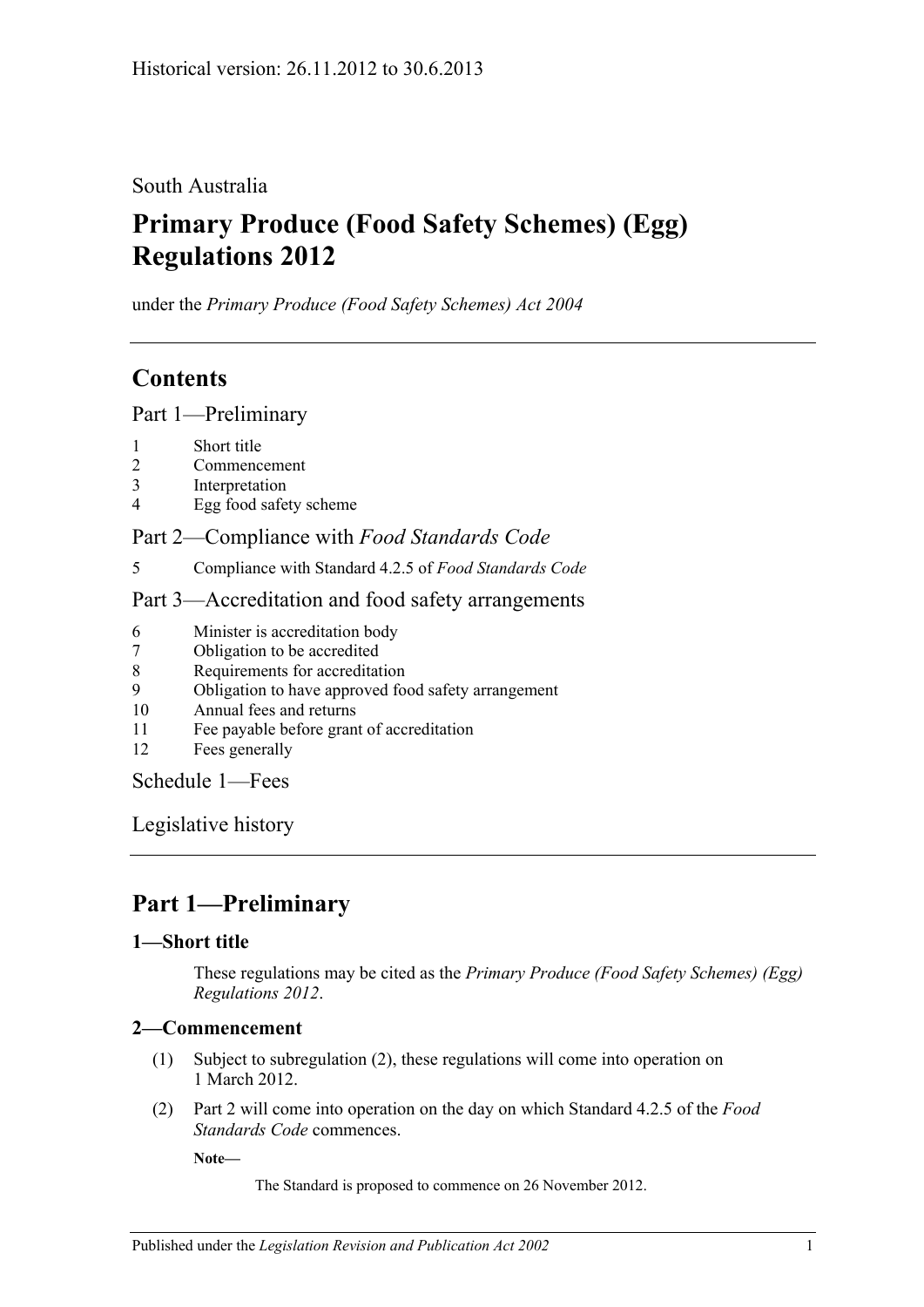### <span id="page-1-0"></span>**3—Interpretation**

In these regulations—

*Act* means the *[Primary Produce \(Food Safety Schemes\) Act](http://www.legislation.sa.gov.au/index.aspx?action=legref&type=act&legtitle=Primary%20Produce%20(Food%20Safety%20Schemes)%20Act%202004) 2004*;

*bird* means an animal of the avian species, other than a ratite;

*egg* means an egg produced by a bird;

*egg production business* means a business constituted of or involving the collection of eggs from egg-laying birds and the production of primary produce comprised of eggs;

*Food Standards Code* has the same meaning as in the *[Food Act](http://www.legislation.sa.gov.au/index.aspx?action=legref&type=act&legtitle=Food%20Act%202001) 2001*;

*small egg production business* means an egg production business that does not involve either—

- (a) more than 50 egg-laying birds; or
- (b) the sale of eggs in any of the following circumstances:
	- (i) the sale of eggs to a food business within the meaning of the *[Food](http://www.legislation.sa.gov.au/index.aspx?action=legref&type=act&legtitle=Food%20Act%202001)  Act [2001](http://www.legislation.sa.gov.au/index.aspx?action=legref&type=act&legtitle=Food%20Act%202001)*;
	- (ii) the sale of eggs to an egg production business;
	- (iii) the sale of eggs at a market;
	- (iv) the sale of eggs by wholesale;

*Standard 4.2.5* means Standard 4.2.5 of the *Food Standards Code* and includes other documents called up by that Standard.

### <span id="page-1-1"></span>**4—Egg food safety scheme**

These regulations establish the egg food safety scheme for an egg production business.

## <span id="page-1-2"></span>**Part 2—Compliance with** *Food Standards Code*

#### <span id="page-1-3"></span>**5—Compliance with Standard 4.2.5 of** *Food Standards Code*

A producer engaged in an egg production business must comply with any requirement imposed on the producer by Standard 4.2.5 of the *Food Standards Code* in relation to eggs intended for sale.

Maximum penalty: \$5 000.

Expiation fee: \$315.

## <span id="page-1-4"></span>**Part 3—Accreditation and food safety arrangements**

#### <span id="page-1-5"></span>**6—Minister is accreditation body**

The Minister is the accreditation body for the egg food safety scheme.

#### <span id="page-1-6"></span>**7—Obligation to be accredited**

For the purposes of section 12 of the Act, a producer of primary produce must not engage in an egg production business other than a small egg production business without an accreditation.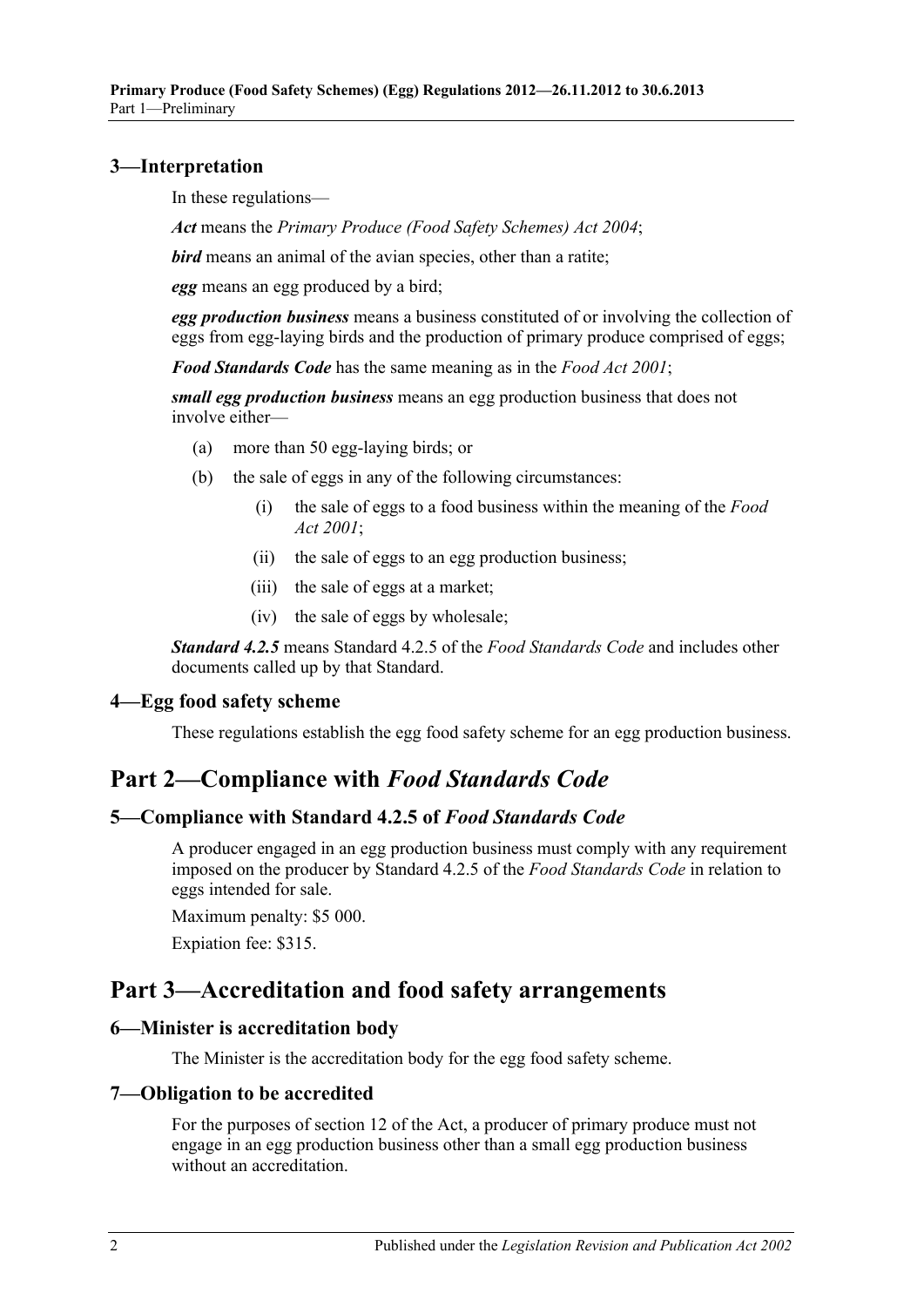### <span id="page-2-0"></span>**8—Requirements for accreditation**

For the purposes of section  $15(1)(c)$  of the Act, an applicant for accreditation must satisfy the Minister that the applicant has the capacity, or has made or proposes to make appropriate arrangements, to satisfy the requirements of the Act and these regulations applicable to the activities to be accredited.

#### <span id="page-2-1"></span>**9—Obligation to have approved food safety arrangement**

An accredited producer must have a food safety arrangement approved by the Minister.

#### <span id="page-2-2"></span>**10—Annual fees and returns**

- (1) For the purposes of section 17 of the Act, for each year, an accredited producer must, not later than the prescribed date—
	- (a) pay to the Minister the annual fee fixed by Schedule 1; and
	- (b) lodge with the Minister a return that conforms to the requirements of the Minister about its form, contents and the manner in which it is made.
- (2) The *prescribed date* is the day and month specified by the Minister by notice in writing to the accredited producer.

#### <span id="page-2-3"></span>**11—Fee payable before grant of accreditation**

- (1) Before a person is granted accreditation, the person must pay a fee of an amount calculated by multiplying—
	- (a) the annual fee that would have been payable by or on behalf of the person had the person been an accredited producer at the last date for payment of the annual fee; and
	- (b) the proportion that the number of whole months between the grant of accreditation and the next date for payment of the annual fee bears to 12 months.
- (2) The annual fee that would have been payable is to be calculated on the basis of the Minister's estimate of the maximum number of laying birds that would have been likely to have been involved in the egg production business had the person been an accredited producer at the last date for payment of the annual fee taking into account the proposed nature of the business.

#### <span id="page-2-4"></span>**12—Fees generally**

- (1) Fees are payable as set out in Schedule 1.
- (2) The Minister may waive or reduce a fee payable under these regulations if the Minister considers that appropriate in the circumstances.

## <span id="page-2-5"></span>**Schedule 1—Fees**

| $\mathbf{1}$ | Application for accreditation                                                                                            | \$439 |
|--------------|--------------------------------------------------------------------------------------------------------------------------|-------|
|              | Application for approval of a food safety arrangement other than in<br>conjunction with an application for accreditation | \$439 |
|              | Application for variation of an approved food safety arrangement                                                         | \$439 |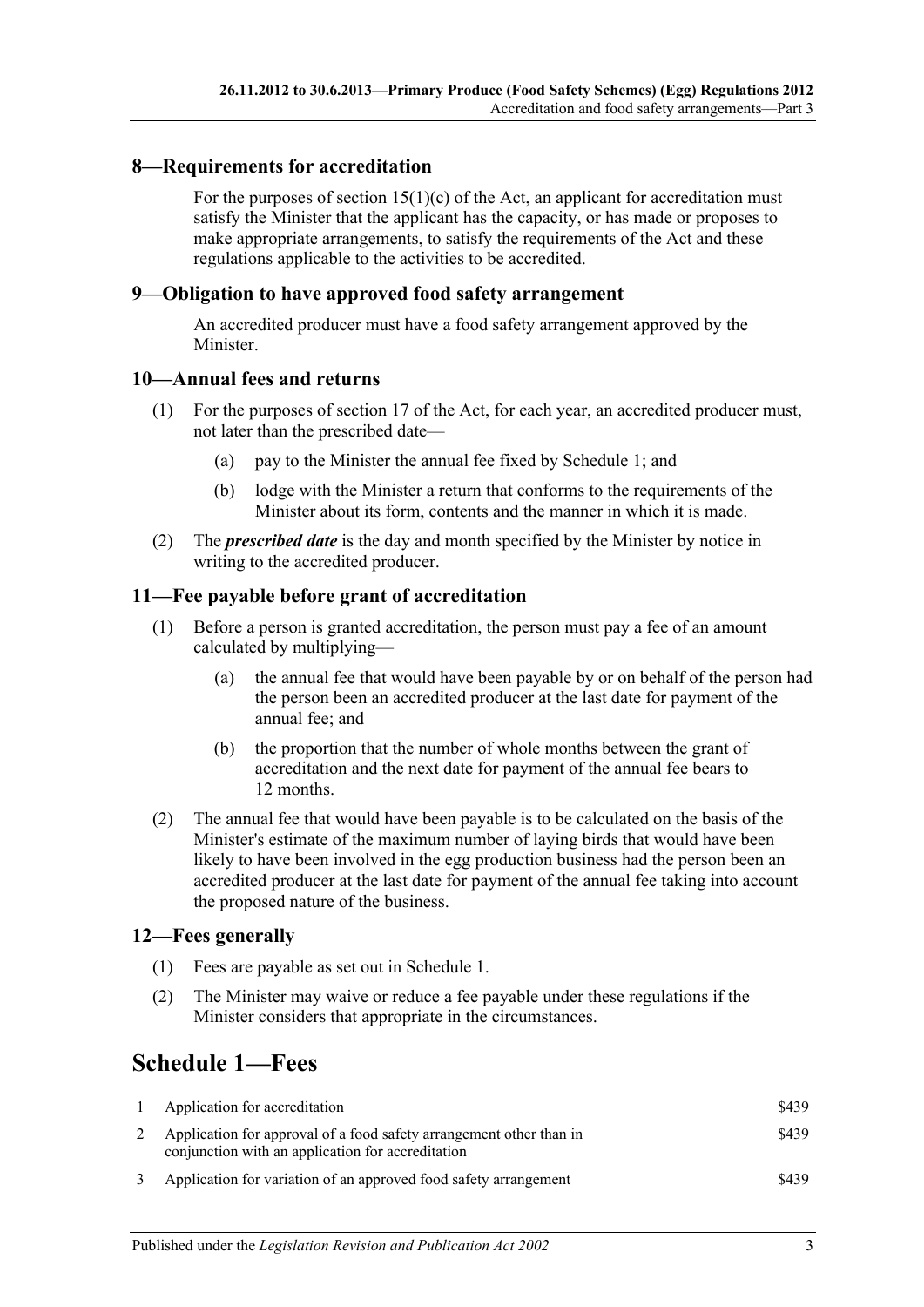| 4 | Annual fee payable by an accredited producer for an egg production business<br>that involved at any time during the preceding annual return period- |                                                                             |         |  |
|---|-----------------------------------------------------------------------------------------------------------------------------------------------------|-----------------------------------------------------------------------------|---------|--|
|   | (a)                                                                                                                                                 | less than 1 000 laying birds                                                | \$181   |  |
|   | (b)                                                                                                                                                 | $1000$ to 9 999 laying birds                                                | \$671   |  |
|   | (c)                                                                                                                                                 | 10 000 to 49 999 laying birds                                               | \$909   |  |
|   | (d)                                                                                                                                                 | 50 000 or more laying birds                                                 | \$1 446 |  |
|   |                                                                                                                                                     | Penalty for default in payment of an annual fee or lodging of annual return | \$103   |  |